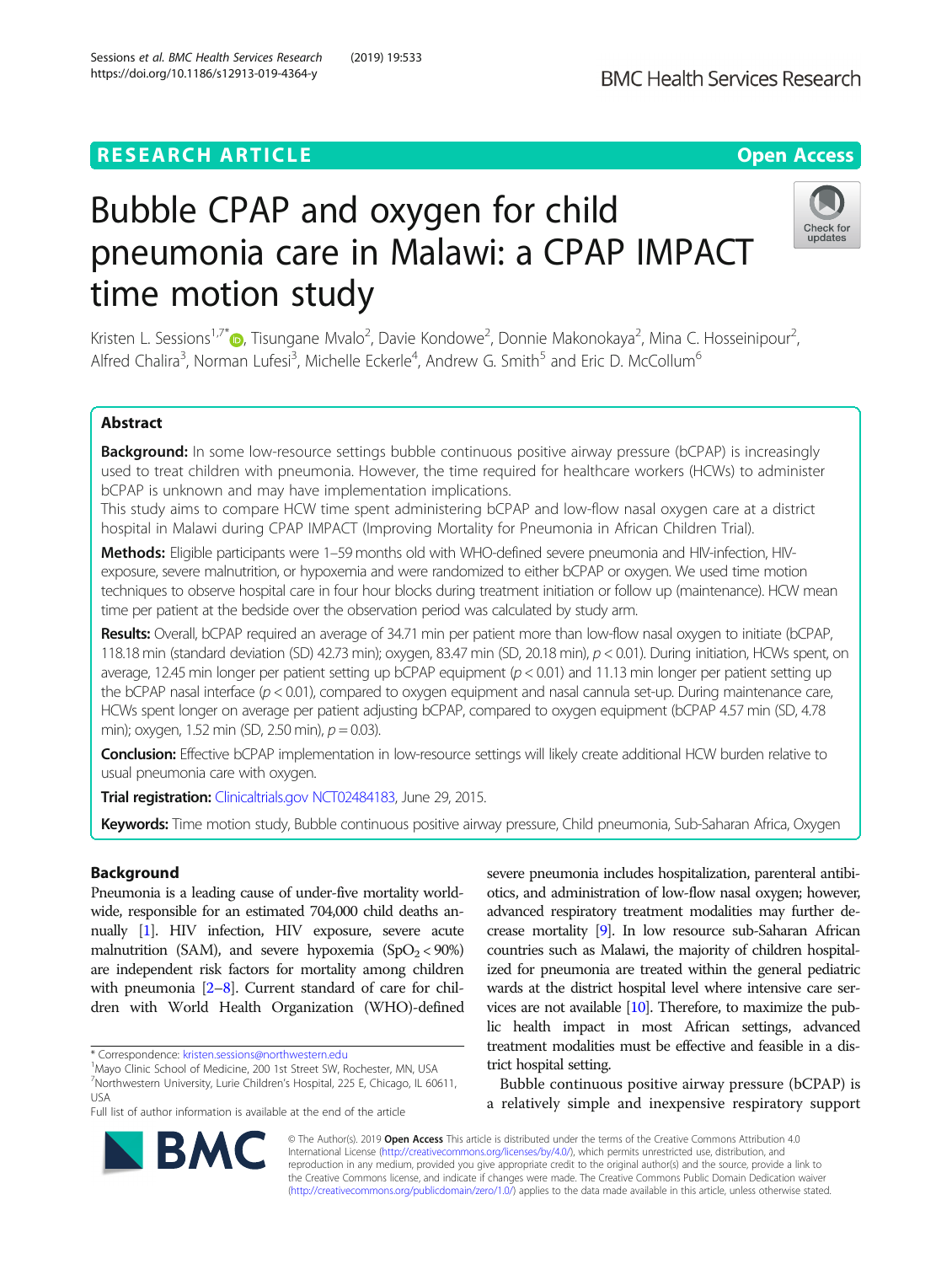modality that delivers constant positive end expiratory pressure (PEEP) to re-recruit and stabilize collapsed lung alveoli, widen narrowed airways, and optimize ventilation perfusion matching to reduce work of breathing and improve oxygenation in children with severe lower respiratory disease [\[11\]](#page-6-0). In bCPAP, a closed respiratory circuit generates PEEP by submerging the end of the expiratory tubing into a bottle of sterile water. The depth of the tube in the water correlates with the amount of PEEP generated. bCPAP is used in many developed countries to treat neonates with severe respiratory distress and can decrease morbidity and mortality among these patients [\[12](#page-6-0)–[14\]](#page-6-0). There is evidence that bCPAP can also be administered safely and effectively to treat neonates in low-resource settings [\[15](#page-6-0)–[18](#page-6-0)]. bCPAP efficacy for treating older children with pneumonia and other lower respiratory diseases like pneumonia has not been as well studied. In one randomized control trial in Bangladesh, bCPAP reduced the risk of mortality among children with severe hypoxemic pneumonia [\[19\]](#page-6-0). Another trial in Ghana found no mortality benefit from conventional CPAP use among children with severe respiratory distress at the district hospital level but did find lower mortality among children < 12 months old in a secondary analysis [\[20](#page-6-0)].

While bCPAP may reduce mortality in children with severe pneumonia, effective administration may require more intensive nursing care [\[21](#page-7-0)]. Scale up in resourcelimited countries, like Malawi, may therefore require substantial physical and human resources to meet expected needs [\[22](#page-7-0)]. Before bCPAP is widely implemented, it is critical to objectively understand whether additional healthcare worker time is required to administer effective care, compared to current standards, and what the implications of increased care demands from bCPAP may have on district hospital healthcare workers. Understanding human resource needs can help inform larger cost-benefit analysis as well as inform workflow patterns for implementation of bCPAP in new settings.

Continuous observation time motion studies (TMS) are considered the gold standard in measuring clinical workflow [\[23](#page-7-0)–[27](#page-7-0)]. Using an external observer to continuously record the time taken to complete unique activities, TMS are used to study efficacy and efficiency of health care administration [\[23,](#page-7-0) [28](#page-7-0)]. TMS has been widely used to observe physician and nursing workflow in both developed and developing countries [\[29](#page-7-0)–[35](#page-7-0)]. There are no TMS studies evaluating bCPAP in low-resource settings like Malawi.

In this study we addressed this evidence gap by conducting a continuous observation TMS documenting the amount of time required to administer bCPAP, compared to low-flow nasal oxygen, among children with severe pneumonia in a district hospital in Malawi. This analysis is intended to inform larger cost-benefit analyses and implementation science projects seeking to better implement bCPAP in low resource settings. This study took place as part of a randomized control trial called CPAP IMPACT (Improving Mortality for Pneumonia in African Children Trial) [\[36\]](#page-7-0). CPAP IMPACT investigated whether bCPAP confers a mortality benefit, compared to low-flow nasal oxygen, among high risk children 1–59 months of age with WHO-defined severe pneumonia.

# Methods

# Study site and sample

This study was conducted in the pediatric ward at Salima District Hospital (SDH), Salima, Malawi. SDH is a 250 bed government facility that admits approximately 7,000 children annually. SDH is located in the central region of rural Malawi, about 100 km from the capital of Malawi, Lilongwe.

Patients were enrolled in the study as part of CPAP IMPACT. Patients eligible for the study were 1–59 months of age with WHO-defined severe pneumonia and either HIV-infection, HIV-exposure, severe acute malnutrition, or hypoxemia (an oxygen saturation < 90% as determined by pulse oximetry measurement). All patients enrolled into CPAP IMPACT were eligible for the TMS. Children randomized to the bCPAP group received bCPAP through either a nasal mask or nasal prongs. Patients received care per study protocol that included twice-daily clinical reviews by a clinician or nurse, vital signs every six hours, and as needed nursing care. This study was approved by the National Health Science Research Committee of Malawi and the Institutional Review Board of John Hopkin's University [\(clinicaltrial.gov](http://clinicaltrial.gov) NCT02484183).

# **Observations**

Patients were continuously observed either for the first four hours of trial initiation, regardless of the time of day, or for four hours the morning after enrolment, beginning at 08:00 am, which was considered representative of maintenance care. Observations for the initiation period began at time of randomization to bCPAP or low-flow nasal oxygen, which followed written informed consent. Participants were randomized to bCPAP or oxygen and we planned to observe a total of 68 observation periods, equally distributed between initiation and maintenance as well as intervention and control patients. Patients enrolled in bCPAP could be observed during treatment initiation, maintenance, or both time periods dependent on observer availability. All activities by health care workers that occurred at the bedside were recorded. For this study, healthcare workers included non-physician clinicians called clinical officers, nurses, vital sign assistants, and HIV counselors. Vital sign assistants are lay personnel trained to collect vital signs and assist nurses with other basic care duties. Clinical officers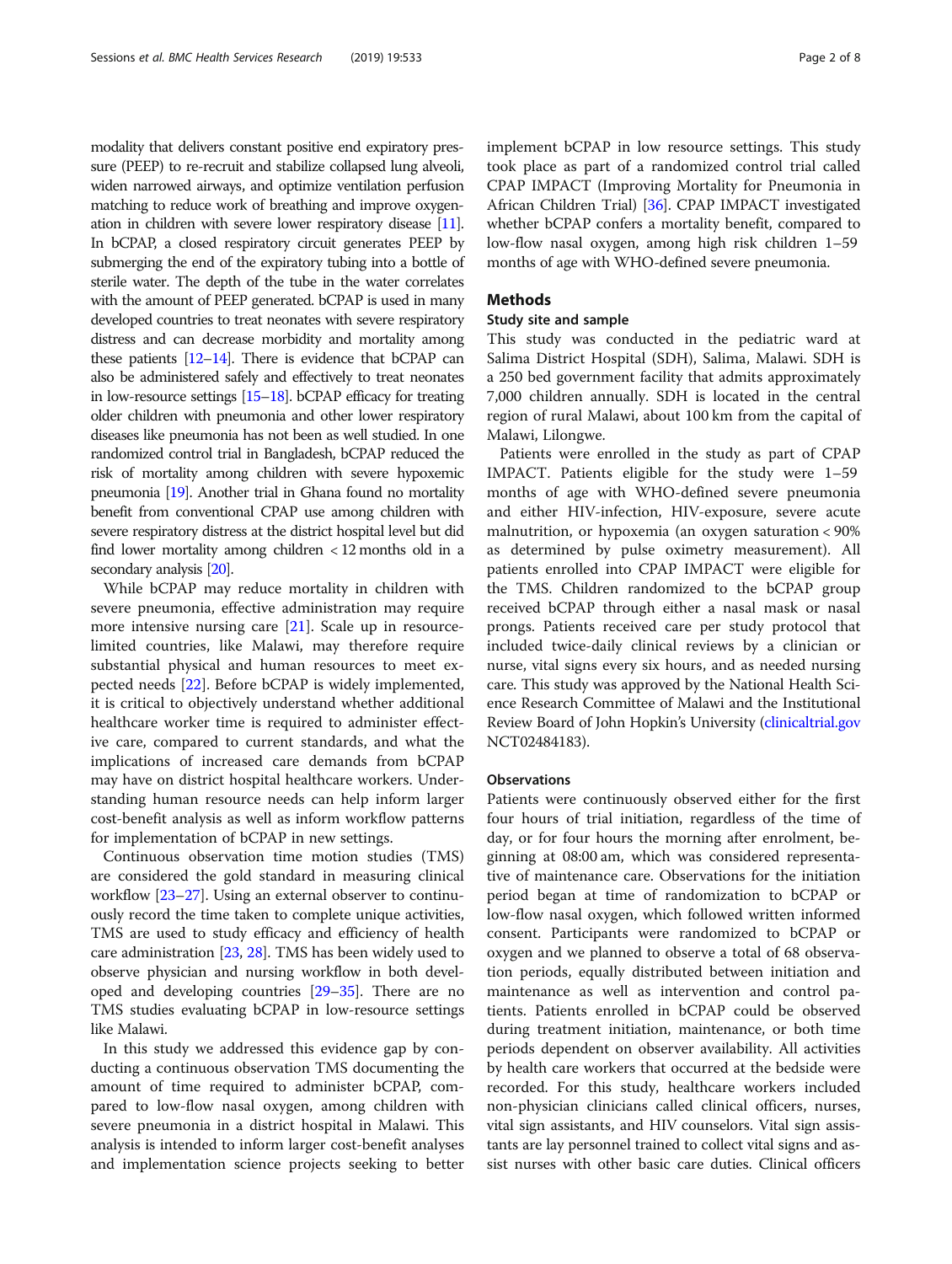and nurses were chosen to work on CPAP-IMPACT based on previous experience with bCPAP and the clinical trial was ongoing for over two years at time of observations.

Activities anticipated to be observed included, but were not limited to, communications with patient and other staff members, physical examinations, trial-specific digital auscultation lung recordings, trial-specific video recordings of breathing patterns, vital signs, blood draws, medication administration, nasal suctioning, and set up, cleaning, adjustments, and trouble shooting of respiratory equipment (Table 1). The final list of observations was finalized during pilot testing. The number of staff members caring for the patient during a given observation period was also recorded.

# Study design and data collection tool

This study was designed using a previously developed TMS checklist [[37\]](#page-7-0). Observations took place between December 2017 and March 2018 by two trained observers. Each observer was trained on the data collection tool as well as practice sessions during both initiation and maintenance periods. Data was initially collected using TimeCat 3.9™, a comprehensive TMS data collection tool. However, due to inconsistent internet network access at the hospital, most data collection was completed using a paper data collection tool and stopwatch. The start and stop times of each activity, which health care provider was providing care, type of care provided, and descriptive details were recorded for each unique activity that occurred at the bedside. In the event of multitasking by a single provider, the time was assigned to the primary task. In the event of multiple providers simultaneously providing care to the patient, the tasks of

**Table 1** Description of Observed Activities

each provider were recorded independently. Observers only interacted with staff to clarify specific medical procedures.

# Interobserver reliability assessment (IORA)

In order to ensure observations were consistent between the two observers, the observers underwent IORA prior to data collection activities [\[38](#page-7-0)]. IORA was done using the TimeCaT 3.9<sup>™</sup> system [\[39](#page-7-0)] which assesses agreement in the naming, timing, and sequence of activities and reports, and reports a proportion-kappa (P-K) statistic as a measure of inter-observer agreement. Study data collection was not initiated until P-K was  $> 0.75$ , which required a total of 8 h of preparatory observation (Additional file [1](#page-5-0): Table S1).

# Statistical analysis

Data was described using descriptive statistics to determine the mean time spent by each provider at the patient bedside in one 4 h period. Analysis was also subdivided by individual task and cadre of medical professional. Frequency of each task and total number of unique tasks per 4 h was used as a measure of task shifting and work flow patterns. bCPAP and oxygen cohorts were compared using a two sided t-test.

# Results

# Demographics

A total of 40 patients (19 bCPAP, 20 low-flow nasal oxygen) were observed for 55 four-hour observation periods. Patients observed had a mean age of 11.35 months (SD 10.48) and 40% were female (Additional file [2:](#page-5-0) Table S2). There were no differences between patients in the bCPAP and low-flow oxygen arms in terms of age, sex, weight,

| Task                                      | Description                                                                                                                                                                |
|-------------------------------------------|----------------------------------------------------------------------------------------------------------------------------------------------------------------------------|
| Communication                             | Verbal communication with colleague or caregiver while not completing any other activity                                                                                   |
| Documentation                             | Writing in chart or filling of forms including paper and tablet documentation                                                                                              |
| Physical Examination                      | Physical examination, not including vitals                                                                                                                                 |
| Vital signs                               | Counting respirations and measuring oxygen saturation, blood pressure, and temperature                                                                                     |
| Digital auscultation lung sound recording | Digital recording of patient lung sounds                                                                                                                                   |
| Video recording of breathing              | Video recording of respiration pattern                                                                                                                                     |
| Blood draw                                | Blood draw for point of care or laboratory based tests including malaria rapid test, malaria smear,<br>capillary blood gas, hemoglobin test, HIV rapid test, blood glucose |
| Medication administration                 | Setting up and administering medications                                                                                                                                   |
| Feeding                                   | Administering feeding including oral and nasogastric feeds and insertion of a nasogastric tube                                                                             |
| Suctioning                                | Nasal or oral suctioning                                                                                                                                                   |
| Adjustment of equipment                   | Set up and adjustment of all parts of the bCPAP or oxygen equipment except the nasal interface                                                                             |
| Adjustment of nasal interface             | Set up and adjustment of mask, head gear, or nasal prongs including ensuring tight seal of mask<br>around patient's nose                                                   |
| Not at bedside                            | Person not at bedside                                                                                                                                                      |
| Not otherwise specified                   | Task not otherwise specified                                                                                                                                               |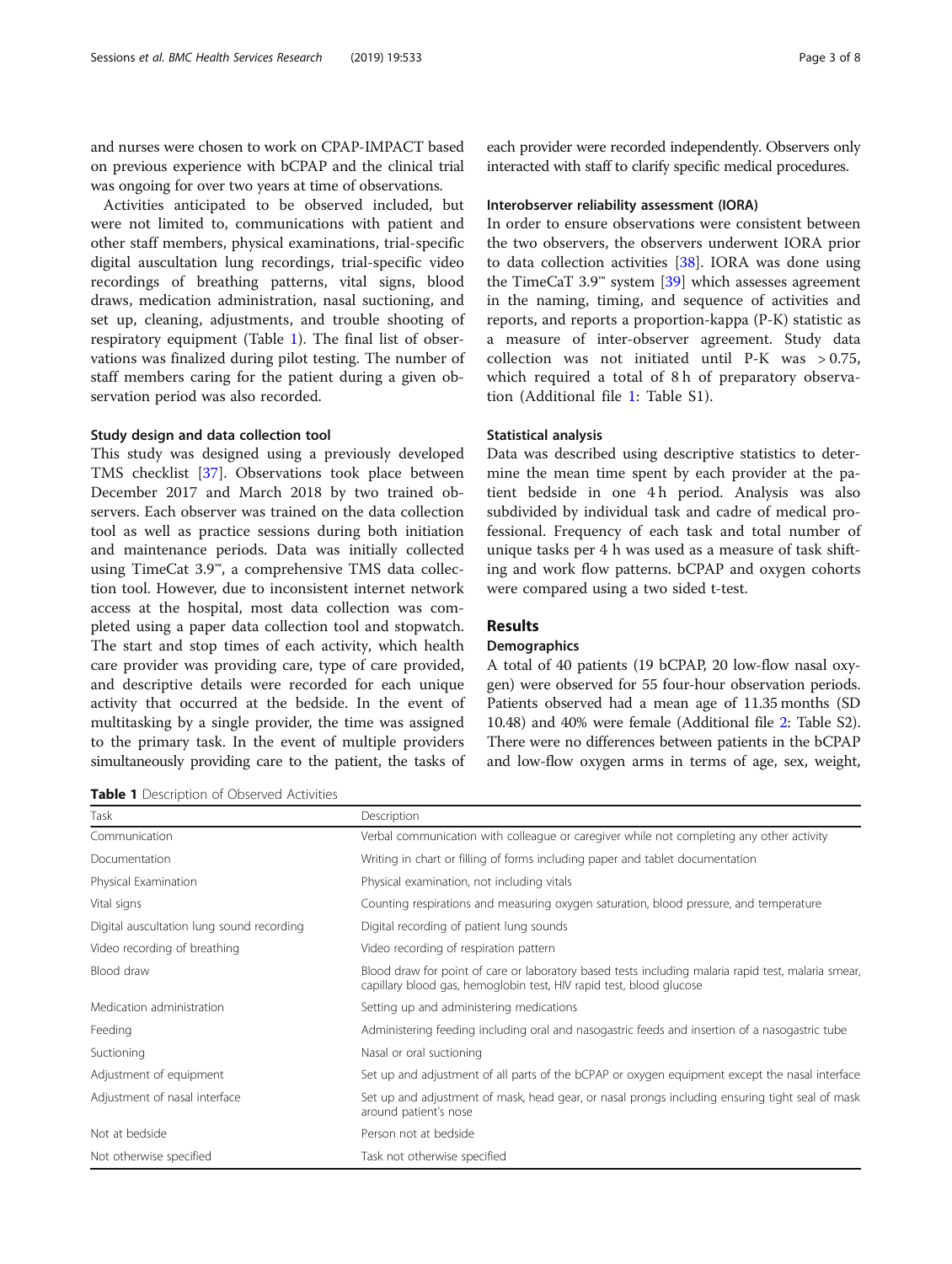comorbidities, and disease severity. Children in the lowflow nasal oxygen arm had significantly higher average temperature (bCPAP 37.14, SD 1.31; low-flow nasal oxygen 38.05, SD 1.13,  $p = 0.02$ ). There were also no significant differences in terms of age, sex, weight, and disease severity between children observed in this sub-study and all CPAP-IMPACT participants (Additional file [3](#page-6-0): Table S3). Healthcare providers observed included clinical officers, nurses, HIV counselors, and vital sign assistants (Table 2).

# Time at patient bedside

During the first 4 h of care, healthcare workers spent an average of 34.71 min longer, per patient, initiating bCPAP compared to low-flow oxygen (118.18 and 83.47 min respectively) (Table 3). Among both groups, nurses spent the most time at the bedside during treatment initiation.

The two tasks most specific to bCPAP or oxygen therapy were equipment and nasal interface set up and adjustments. Both tasks took significantly longer to perform during initiation of bCPAP therapy, compared to oxygen initiation (Table 3). Healthcare workers spent an additional 12.45 min setting up and adjusting bCPAP equipment, compared to oxygen, (bCPAP 15.28 min, SD 7.27; oxygen 2.83 min, SD 2.17) and an additional 11.13 min setting up and adjusting the bCPAP nasal interface, compared to setting up and adjusting the oxygen nasal cannula (bCPAP 13.78 min, SD 8.93; low-flow nasal oxygen 2.65 min, SD 2.78). All other tasks during treatment initiation were comparable between the bCPAP and oxygen groups except medication administration, which took longer in the oxygen group (bCPAP 0.67 min, SD 0.82; low-flow nasal oxygen 1.83 min, SD 1.62).

During 4 h of maintenance care the morning after treatment initiation, there was no significant difference in the overall time spent at the patient bedside (bCPAP 38.50, SD 34.93; oxygen 26.88, SD 15.50) (Table [4](#page-4-0)). However, healthcare workers spent significantly longer adjusting bCPAP equipment, compared to low-flow nasal oxygen equipment. Healthcare providers spent a total of 4.8 min longer, over a 4 h period, adjusting the

**Table 2** Demographic information of healthcare workers providing care

|                                | $N = 12$ |
|--------------------------------|----------|
| Role, n (%)                    |          |
| Clinical Officer               | 2(16.7)  |
| Nurse                          | 5(41.7)  |
| <b>HIV Counselor</b>           | 3(25.0)  |
| Vital Sign Assistant           | 1(8.3)   |
| Years of experience, mean (SD) | 6.9(5.3) |

SD indicates standard deviation; HIV, human immunodeficiency virus

|  |  |  |  |  | <b>Table 3</b> Mean time per patient spent by healthcare providers |  |  |
|--|--|--|--|--|--------------------------------------------------------------------|--|--|
|  |  |  |  |  | on unique bedside activities over a 240 min initiation period      |  |  |

| Task, mean minutes (SD)                      | bCPAP<br>Initiation<br>$(n = 12)$ | Oxygen<br>Initiation<br>$(n = 11)$ | $p$ value |
|----------------------------------------------|-----------------------------------|------------------------------------|-----------|
| All                                          | 118.18 (42.73)                    | 83.47 (20.18)                      | $0.02*$   |
| Healthcare provider cadre                    |                                   |                                    |           |
| Clinical officer                             | 27.43 (36.67)                     | 20.62 (20.85)                      | 0.59      |
| Nurse                                        | 70.40 (51.70)                     | 48.53 (34.95)                      | 0.25      |
| Vital sign assistant                         | 1.20(3.15)                        | 1.48(2.33)                         | 0.86      |
| HIV counselor                                | 19.13 (16.00)                     | 12.85 (20.83)                      | 0.42      |
| Non-trial specific tasks                     |                                   |                                    |           |
| All                                          | 107.15 (42.22)                    | 73.82 (19.35)                      | $0.03*$   |
| Communication                                | 18.98 (22.23)                     | 13.73 (8.12)                       | 0.47      |
| Documentation                                | 37.62 (14.25)                     | 30.77 (11.63)                      | 0.22      |
| Physical Examination                         | 0.85(1.13)                        | 0.52(0.82)                         | 0.47      |
| Vital signs                                  | 3.77(2.27)                        | 3.67(2.25)                         | 0.91      |
| Adjustment of equipment                      | 15.28 (7.27)                      | 2.83(2.17)                         | $< 0.01*$ |
| Adjustment of nasal interface                | 13.78 (8.93)                      | 2.65(2.78)                         | $< 0.01*$ |
| Suctioning                                   | 1.40(3.22)                        | 1.03(2.08)                         | 0.73      |
| Blood draw                                   | 7.40(5.15)                        | 9.17 (7.90)                        | 0.54      |
| Medication Administration                    | 0.67(0.82)                        | 1.83(1.62)                         | $0.03*$   |
| Feeding                                      | 2.47(4.15)                        | 0.05(0.18)                         | 0.07      |
| Not otherwise specified                      | 4.92 (7.87)                       | 8.23(6.67)                         | 0.29      |
| Trial-specific tasks                         |                                   |                                    |           |
| All                                          | 11.02 (2.20)                      | 9.67(2.52)                         | 0.17      |
| Video recording of breathing                 | 5.33(1.42)                        | 4.95(2.35)                         | 0.62      |
| Digital auscultation<br>lung sound recording | 5.68 (1.78)                       | 4.70 (1.78)                        | 0.23      |

bCPAP indicates bubble continuous positive airway pressure; SD, standard deviation; HIV, human immunodeficiency virus  $*p$  < 0.05 considered statistically significant

bCPAP equipment and nasal interface than adjusting

oxygen equipment and the nasal cannula.

### Frequency of events

During initiation of bCPAP, healthcare workers performed, on average, 26.40 more unique tasks than during initiation of oxygen (103.58 and 77.18 respectively) (Table [5\)](#page-5-0). The bCPAP equipment was adjusted on average 5.58 more times than the equipment for oxygen over 4 h (8.58 and 3.00,  $p < 0.001$ ). Additionally, the nasal bCPAP interface was adjusted an average of 9.17 times compared to 2.55 times for the oxygen nasal cannula over the fours of initiation ( $p < 0.001$ ).

Similarly, during maintenance therapy, bCPAP required on average an additional 16.18 unique tasks (bCPAP 46.18, low-flow nasal oxygen 30.00) over 4 h. bCPAP equipment was adjusted an average of 3.47 more times than oxygen equipment and the bCPAP nasal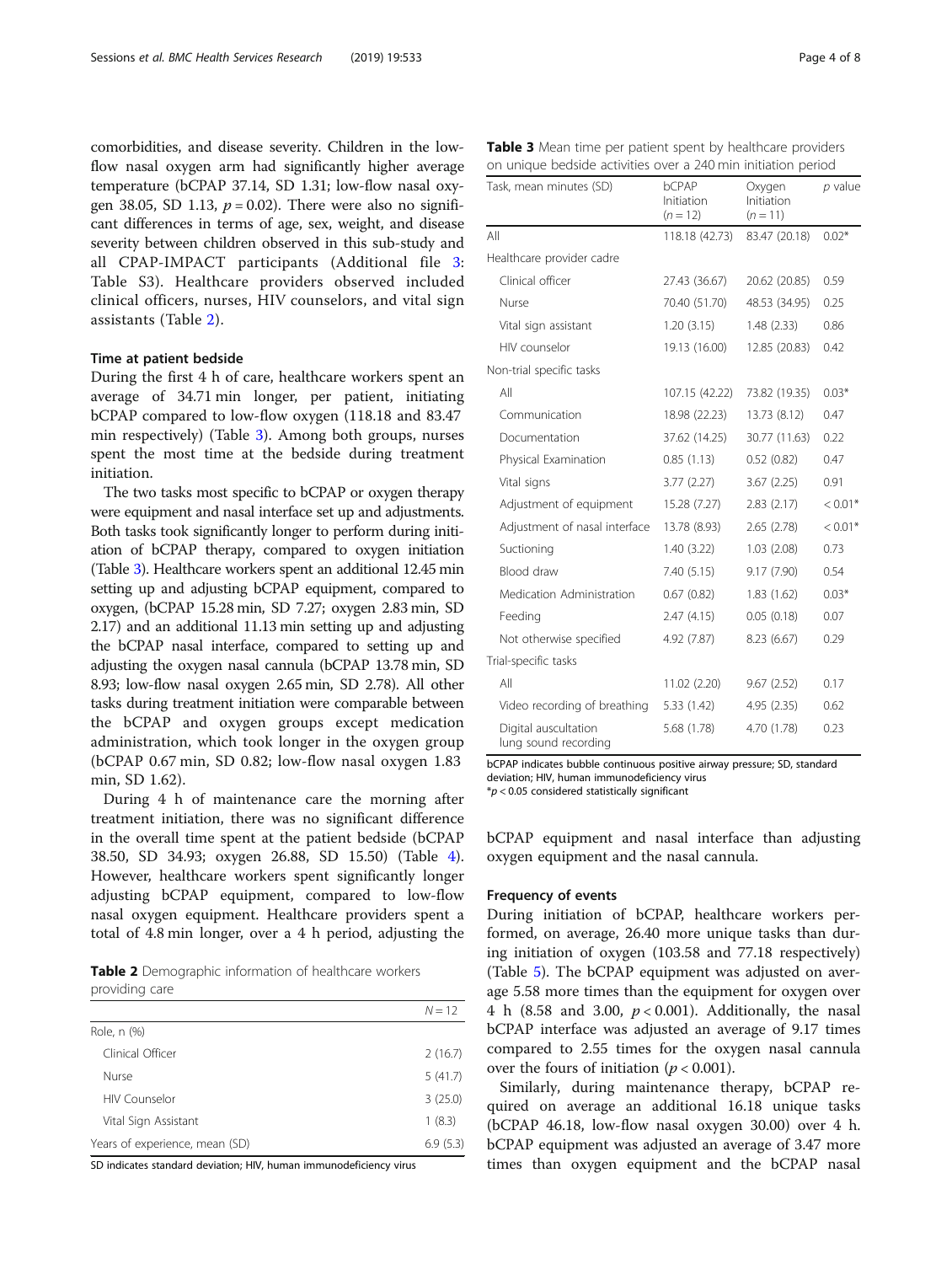<span id="page-4-0"></span>Table 4 Mean time per patient spent by healthcare providers on unique bedside activities over a 240 min maintenance period

| Task, mean minutes (SD)       | bCPAP<br>Maintenance<br>$(n = 17)$ | Oxygen<br>Maintenance<br>$(n = 15)$ | p value |
|-------------------------------|------------------------------------|-------------------------------------|---------|
| All                           | 38.50 (34.93)                      | 26.88 (15.50)                       | 0.24    |
| Healthcare provider cadre     |                                    |                                     |         |
| Clinical officer              | 11.18 (9.48)                       | 13.63 (14.48)                       | 0.56    |
| Nurse                         | 21.32 (28.70)                      | 9.17(7.17)                          | 0.12    |
| Vital sign assistant          | 2.92(3.82)                         | 3.88 (8.20)                         | 0.69    |
| HIV counselor                 | 2.08(5.82)                         | 3.88(0.65)                          | 0.24    |
| Non-trial specific tasks      |                                    |                                     |         |
| All                           | 38.50 (34.93)                      | 26.88 (15.50)                       | 0.24    |
| Communication                 | 6.72(9.35)                         | 4.63(6.15)                          | 0.46    |
| Documentation                 | 14.85 (9.95)                       | 13.97 (8.70)                        | 0.79    |
| Physical Examination          | 1.67(4.37)                         | 1.13(1.00)                          | 0.66    |
| Vital signs                   | 3.78(4.70)                         | 2.35(1.47)                          | 0.28    |
| Adjustment of equipment       | 4.57 (4.87)                        | 1.52(2.50)                          | $0.04*$ |
| Adjustment of nasal interface | 2.38(3.42)                         | 0.63(1.53)                          | 0.08    |
| Suctioning                    | 0.47(1.58)                         | 0.30(0.85)                          | 0.82    |
| <b>Blood draw</b>             | 0.07(0.17)                         | 0.05(0.12)                          | 1.00    |
| Medication Administration     | 1.43(2.63)                         | 1.55(2.32)                          | 0.91    |
| Feeding                       | 0.33(0.78)                         | 0(0)                                | 0.11    |
| Not otherwise specified       | 2.25(5.43)                         | 0.77(1.78)                          | 0.31    |

There were no study specific tasks during the maintenance period

bCPAP indicates bubble continuous positive airway pressure; SD, standard deviation; HIV, human immunodeficiency virus

 $*p$  < 0.05 considered statistically significant

interface was adjusted an additional 1.92 times per 4 h compared to the oxygen nasal cannula. During the maintenance phase, healthcare workers communicated with caregivers and other staff, without simultaneously performing other tasks, on an average of 7.66 more occasions in the oxygen than the bCPAP group (bCPAP 5.94, oxygen 13.60,  $p < 0.01$ ).

# **Discussion**

There is increasing recognition in healthcare that inefficiencies in workflow can lead to increased human resource demands and costs [[23\]](#page-7-0). This is particularly important in low resource settings where human and financial resources are limited. The potential to disrupt workflow and increase work demands are commonly cited barriers for implementation of new technologies [[35,](#page-7-0) [40\]](#page-7-0). While new technologies, such as bCPAP, may provide a mortality benefit to children with severe respiratory distress in some settings, little is known about the human resource needs required to support effective bCPAP implementation in resource-limited settings. Our study demonstrates that within the context of a clinical

trial designed to be representative of real-world care, bCPAP care takes significantly longer to initiate and maintain, and also requires more frequent visits to the patient bedside, than low-flow nasal oxygen. Over a 4 h period, we found providers administering bCPAP took an average of 35 min longer per patient to set up the equipment and nasal interface and spent an additional 5 min per patient to maintain appropriately functioning equipment. Compared to oxygen, healthcare providers performed 26 additional unique tasks during the first 4 h of care and 16 additional tasks every 4 h after initiation for bCPAP patients. These additional tasks and time represent a substantial increase in work load.

During CPAP IMPACT, the SDH pediatric ward hospitalized an average of 331 total patients per month and an average of 19 patients monthly with WHO-defined severe pneumonia and a high-risk comorbidity. This pediatric ward has, on average, seven clinical staff to administer care, which is an average total provider to total patient ratio of 47:1. If bCPAP initiation takes 35 additional minutes per patient over a 4 h period and maintenance bCPAP care takes an additional 5 min per patient over 4 h during three days of hospitalization, bCPAP administration to all hospitalized children with severe pneumonia and a comorbidity could add as much as 33 additional hours per month of care. During peak pneumonia season, the number of patients meeting these criteria can increase to 45 patients per month, which would represent an additional 78 work hours per month on average. Additionally, SDH treats an average of 50 patients per month with WHO-defined severe pneumonia without HIV, malnutrition, or hypoxemia, and up to an average of 94 patients monthly during peak pneumonia season. If all patients with severe pneumonia, regardless of comorbidity, received bCPAP instead of low-flow nasal oxygen therapy health care workers could face an additional 164 h of work per month during peak pneumonia season.

During both the initiation and maintenance phases, the majority of extra time and tasks were devoted to adjustment of the equipment and nasal interface. bCPAP equipment, compared to a nasal cannula used for oxygen delivery, has more parts and requires a complete seal against the patient's face to be effective. The complete seal is a critical component of successfully delivering bCPAP treatment as leaks will reduce PEEP. Providers must also ensure that the bCAP water reservoir has sufficient fluid levels and appropriate bubbling is occurring, and that there is no residual fluid collecting within bCPAP tubing. Effective bCPAP delivery requires frequent attention all of these components; this suggests that there may be need for further innovation within the bCPAP system to improve the feasibility of maintaining a sealed nasal interface and thereby reduce the associated workload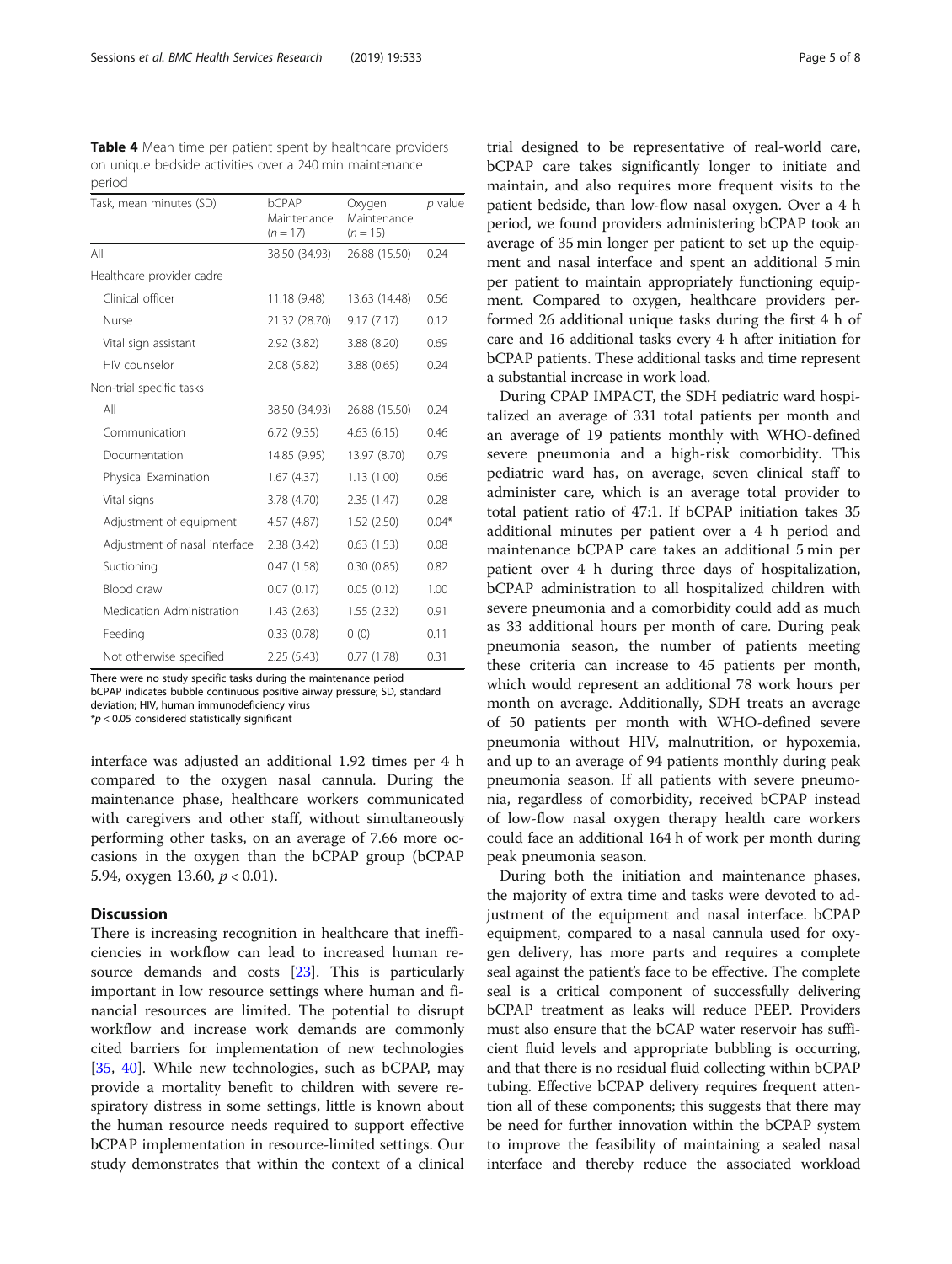<span id="page-5-0"></span>

| Table 5 Number of occurrences of each task performed by a healthcare worker at the patient bedside over a 240 min initiation |  |  |
|------------------------------------------------------------------------------------------------------------------------------|--|--|
| period or a 240 min maintenance period                                                                                       |  |  |

| Task, mean number<br>of occurrences (SD) | <b>bCPAP</b> Initiation<br>$(n = 12)$ | Oxygen Initiation<br>$(n = 11)$ | $p$ value | <b>bCPAP Maintenance</b><br>$(n = 17)$ | Oxygen Maintenance<br>$(n = 15)$ | $p$ value |  |
|------------------------------------------|---------------------------------------|---------------------------------|-----------|----------------------------------------|----------------------------------|-----------|--|
| All                                      | 103.58 (42.29)                        | 77.18 (15.92)                   | 0.07      | 46.18 (27.47)                          | 30.00 (12.51)                    | 0.04      |  |
| Non-trial tasks                          |                                       |                                 |           |                                        |                                  |           |  |
| All                                      | 99.25 (41.56)                         | 72.82 (15.67)                   | 0.06      | 46.18 (27.47)                          | 30.00 (12.51)                    | 0.04      |  |
| Communication                            | 16.00 (9.66)                          | 11.27 (4.88)                    | 0.16      | 5.94(5.45)                             | 13.60 (3.94)                     | $< 0.01*$ |  |
| Documentation                            | 11.67 (4.68)                          | 12.36 (5.07)                    | 0.74      | 6.35(3.33)                             | 5.73(2.55)                       | 0.56      |  |
| Physical Exam                            | 1.42(1.08)                            | 1.09(1.45)                      | 0.54      | 1.94(3.65)                             | 1.60(1.12)                       | 0.73      |  |
| Vital signs                              | 2.92(1.56)                            | 3.64(2.16)                      | 0.37      | 2.65(1.66)                             | 1.87(0.83)                       | 0.11      |  |
| Adjustment of equipment                  | 8.58 (2.78)                           | 3.00(2.10)                      | $< 0.01*$ | 4.47(3.32)                             | 1.00(1.20)                       | $< 0.01*$ |  |
| Adjustment of nasal Interface            | 9.17(4.88)                            | 2.55(2.16)                      | $< 0.01*$ | 2.65(2.87)                             | 0.73(1.58)                       | $0.03*$   |  |
| Suctioning                               | 0.58(1.24)                            | 0.55(1.21)                      | 0.95      | 0.24(0.56)                             | 0.20(0.56)                       | 0.84      |  |
| Blood draw                               | 3.92 (2.19)                           | 3.73(1.56)                      | 0.81      | 0.12(0.33)                             | 0.13(0.35)                       | 0.93      |  |
| Medication Administration                | 0.83(0.94)                            | 1.55(1.29)                      | 0.14      | 1.12(1.58)                             | 0.73(0.80)                       | 0.40      |  |
| Feeding                                  | 0.83(1.40)                            | 0.09(0.30)                      | 0.10      | 0.24(0.56)                             | 0.00(0.00)                       | 0.11      |  |
| Not otherwise specified                  | 6.83(7.79)                            | 4.91 (2.84)                     | 0.45      | 1.59(2.37)                             | 0.67(1.11)                       | 0.18      |  |
| Trial-specific tasks                     |                                       |                                 |           |                                        |                                  |           |  |
| All                                      | 4.33(1.23)                            | 4.36(0.50)                      | 0.94      | N/A                                    | N/A                              | N/A       |  |
| Video recording of breathing             | 2.17(0.94)                            | 2.36(3.73)                      | 0.87      | N/A                                    | N/A                              | N/A       |  |
| Digital lung auscultation recording      | 2.17(0.72)                            | 2.00(0.45)                      | 0.51      | N/A                                    | N/A                              | N/A       |  |

bCPAP indicates bubble continuous positive airway pressure; SD, standard deviation; HIV, human immunodeficiency virus

 $*p$  < 0.05 considered statistically significant

N/A = not applicable. There were no study specific tasks performed during the maintenance phase of this study. All study specific tasks occurred during initiation of treatment

required to address frequent air leaks. Additionally, refined work flow processes could be investigated to find ways to further streamline the device set up process. Given the increased human resource demands of bCPAP, future research is needed to assess the cost-effectiveness of bCPAP compared to low flow oxygen.

Several factors limit the interpretation of these results. Observations were completed in the context of a clinical trial with a higher staff to patient ratio than would be usually present on a general pediatric hospital ward. Study staff were following a protocol which sought to balance treatment representative of real-world care provided in a district hospital with the rigors of a clinical trial. The protocol, therefore, may have added increased time and tasks over care provided outside of a study setting, but this was generally balanced equally between study groups. There is also the potential for the observer effect and observer drift across observations. We attempted to minimize observer drift through regular supervision and reinforcement of observation methods with observers. The same staff members were supervised daily and observers limited contact with staff during ongoing observations, which should decrease the influence of the observer effect over time. Overall, however, the randomized design of the parent study should account for unmeasured confounders, such that observed differences can be attributed to the form of respiratory support. Lastly, since we did not reach our targeted sample size due to premature closure of the trial, some comparisons may be underpowered and our results should be interpreted within this context.

# Conclusion

bCPAP takes significantly longer to initiate and maintain compared to the current standard of care of low-flow nasal oxygen and may therefore require healthcare workers to shift between tasks more frequently. Consequently, widespread implementation of bCPAP at the district hospital level in Malawi will likely require substantial additional human resources. If this is not considered, the quality of bCPAP care itself as well as care for all hospitalized patients is likely to be detrimentally affected.

# Additional files

[Additional file 1:](https://doi.org/10.1186/s12913-019-4364-y) Table S1. Interobserver reliability assessment results for the two observers. Statistical comparisons assessing interobserver reliability between the two observers prior to the start of observations. (DOCX 15 kb)

[Additional file 2:](https://doi.org/10.1186/s12913-019-4364-y) Table S2. Demographic information of children observed. Demographics of participants by group including age, gender,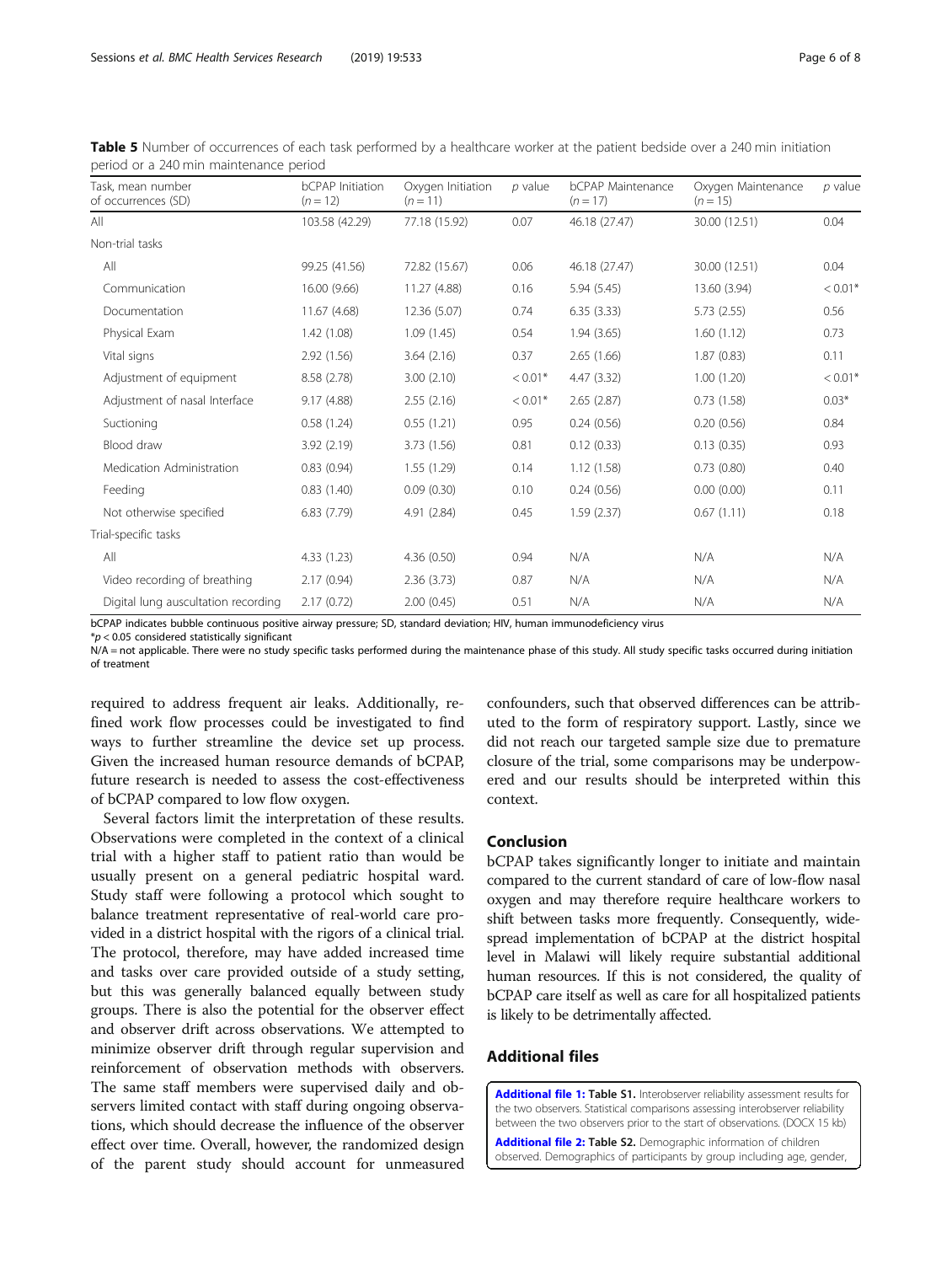<span id="page-6-0"></span>weight, distance to nearest health facility, HIV status, SAM, vitals on admission, Blantyre Coma Scale, and hemoglobin. (DOCX 15 kb)

[Additional file 3:](https://doi.org/10.1186/s12913-019-4364-y) Table S3. Demographics of patients whose care was observed and all patients enrolled in CPAP IMPACT. Comparison of the subset of CPAP IMPACT patients observed to the entire study population including age, gender, weight, and SpO2. (DOCX 14 kb)

### **Abbreviations**

bCPAP: Bubble continuous positive airway pressure; CPAP IMPACT: Improving Mortality for Pneumonia in African Children Trial; HCW: Health care workers; HIV: Human immunodeficiency virus; IORA: Interobserver reliability assessment; PEEP: Positive end expiratory pressure; SD: Standard deviation; SDH: Salima District Hospital; TMS: Time motion study; WHO: World Health Organization

# Acknowledgements

We thank Gift Kalepa for data collection, children and their caregivers for participating in this trial, the Malawi Ministry of Health, and the CPAP-IMPACT study team for their contributions to this study.

#### Authors' contributions

KS, TM, and EM participated in study design, data collection, and statistical analysis and were major contributors to manuscript writing. DK and DM contributed to data collection and design and implementation of CPAP IMPACT. MH, AC, NL, AS, and ME contributed to study design and implementation of CPAP IMPACT. EM was the principle investigator. All authors contributed to manuscript preparation and approved the final manuscript.

#### Funding

KS received funding for this work through a Doris Duke Charitable Foundation grant (2016177) supporting the Doris Duke International Clinical Research Fellows Program at the University of North Carolina Chapel Hill. CPAP IMPACT is supported in part by a grant from the Bill and Melinda Gates Foundation (OPP1123419), a CIPHER grant from the International AIDS Society (141022), supported by founding sponsor ViiV Healthcare, and Health Empowering Humanity. The views expressed in this manuscript do not necessarily reflect the official policies of the International AIDS Society or ViiV Healthcare. The funders did not have a role in study design and collection, analysis, interpretation of the data and the writing of the manuscript.

# Availability of data and materials

The datasets used and/or analyzed during the current study are available from the corresponding author on reasonable request.

#### Ethics approval and consent to participate

This study was approved by the National Health Science Research Committee of Malawi and the Institutional Review Board of John Hopkin's University [\(clinicaltrial.gov](http://clinicaltrial.gov) NCT02484183). Parents or guardians of pediatric patients enrolled in CPAP IMPACT provided written informed consent before enrollment.

# Consent for publication

Not applicable

#### Competing interests

The authors declare that they have no competing interests.

#### Author details

<sup>1</sup>Mayo Clinic School of Medicine, 200 1st Street SW, Rochester, MN, USA. <sup>2</sup>University of North Carolina Project Malawi, Tidziwe Centre, 100 Mzimba Road, Lilongwe, Malawi. <sup>3</sup>Community Health Science Unit, Private Bag, 65 Lilongwe, Malawi. <sup>4</sup> University of Cincinnati College of Medicine, 3333 Burnet Ave, Cincinnati, OH 45229, USA. <sup>5</sup>University of Utah, P.O. Box 581289, Salt Lake City, UT 84158, USA. <sup>6</sup>Johns Hopkins School of Medicine, Rubenstein Child Health Building, #3150, 200 North Wolfe Street, Baltimore, MD 21287, USA. <sup>7</sup>Northwestern University, Lurie Children's Hospital, 225 E, Chicago, IL 60611, USA.

# Received: 9 January 2019 Accepted: 22 July 2019 Published online: 31 July 2019

#### References

- 1. Troeger C, Forouzanfar M, Rao PC, Khalil I, Brown A, Swartz S, et al. Estimates of the global, regional, and national morbidity, mortality, and aetiologies of lower respiratory tract infections in 195 countries: a systematic analysis for the global burden of disease study 2015. Lancet Infect Dis. 2017;17(11):1133–61.
- 2. Madhi SA, Petersen K, Madhi A, Khoosal M, Klugman KP. Increased disease burden and antibiotic resistance of bacteria causing severe communityacquired lower respiratory tract infections in human immunodeficiency virus type 1-infected children. Clin Infect Dis. 2000;31(1):170–6.
- 3. McNally LM, Jeena PM, Gajee K, Thula SA, Sturm AW, Cassol S, et al. Effect of age, polymicrobial disease, and maternal HIV status on treatment response and cause of severe pneumonia in south African children: a prospective descriptive study. Lancet. 2007;369(9571):1440–51.
- 4. Gray D, Zar HJ. Management of community-acquired pneumonia in HIVinfected children. Expert Rev Anti-Infect Ther. 2009;7(4):437–51.
- 5. Falade A, Tschäppeler H, Greenwood BM, Mulholland EK. Use of simple clinical signs to predict pneumonia in young Gambian children: the influence of malnutrition. Bull World Health Organ. 1995;73(3):299.
- 6. Rice AL, Sacco L, Hyder A, Black RE. Malnutrition as an underlying cause of childhood deaths associated with infectious diseases in developing countries. Bull World Health Organ. 2000;78(10):1207–21.
- 7. Lozano J. Epidemiology of hypoxaemia in children with acute lower respiratory infection [oxygen therapy in children]. Int J Tuberculosis Lung Dis. 2001;5(6):496–504.
- 8. Onyango F, Steinhoff M, Wafula E, Wariua S, Musia J, Kitonyi J. Hypoxaemia in young Kenyan children with acute lower respiratory infection. Bmj. 1993; 306(6878):612–5.
- 9. Organization WH. Management of children with pneumonia and HIV in low-resource settings: report of a consultative meeting, Harare, Zimbabwe, 30-31 January 2003. 2004.
- 10. Lazzerini M, Seward N, Lufesi N, Banda R, Sinyeka S, Masache G, et al. Mortality and its risk factors in Malawian children admitted to hospital with clinical pneumonia, 2001–12: a retrospective observational study. Lancet Glob Health. 2016;4(1):e57–68.
- 11. Kawaza K, Machen HE, Brown J, Mwanza Z, Iniguez S, Gest A, et al. Efficacy of a low-cost bubble CPAP system in treatment of respiratory distress in a neonatal ward in Malawi. Malawi Med J. 2016;28(3):131–7.
- 12. DiBlasi RM. Nasal continuous positive airway pressure (CPAP) for the respiratory care of the newborn infant. Respir Care. 2009;54(9):1209–35.
- 13. Urs PS, Khan F, Maiya P. Bubble CPAP-a primary respiratory support for respiratory distress syndrome in newborns; 2009.
- 14. Nowadzky T, Pantoja A, Britton JR. Bubble continuous positive airway pressure, a potentially better practice, reduces the use of mechanical ventilation among very low birth weight infants with respiratory distress syndrome. Pediatrics. 2009;123(6):1534–40.
- 15. van den Heuvel M, Blencowe H, Mittermayer K, Rylance S, Couperus A, Heikens GT, et al. Introduction of bubble CPAP in a teaching hospital in Malawi. Ann Trop Paediatr. 2011;31(1):59–65.
- 16. Koyamaibole L, Kado J, Qovu JD, Colquhoun S, Duke T. An evaluation of bubble-CPAP in a neonatal unit in a developing country: effective respiratory support that can be applied by nurses. J Trop Pediatr. 2005;52(4): 249–53.
- 17. Brown J, Machen H, Kawaza K, Mwanza Z, Iniguez S, Lang H, et al. A highvalue, low-cost bubble continuous positive airway pressure system for lowresource settings: technical assessment and initial case reports. PLoS One. 2013;8(1):e53622.
- 18. Koti J, Murki S, Gaddam P, Reddy A, Reddy MDR. Bubble CPAP for respiratory distress syndrome in preterm infants. Indian Pediatr. 2010;47(2): 139–43.
- 19. Chisti MJ, Salam MA, Smith JH, Ahmed T, Pietroni MA, Shahunja K, et al. Bubble continuous positive airway pressure for children with severe pneumonia and hypoxaemia in Bangladesh: an open, randomised controlled trial. Lancet. 2015;386(9998):1057–65.
- 20. Wilson PT, Baiden F, Brooks JC, Morris MC, Giessler K, Punguyire D, et al. Continuous positive airway pressure for children with undifferentiated respiratory distress in Ghana: an open-label, cluster, crossover trial. Lancet Glob Health. 2017;5(6):e615–e23.